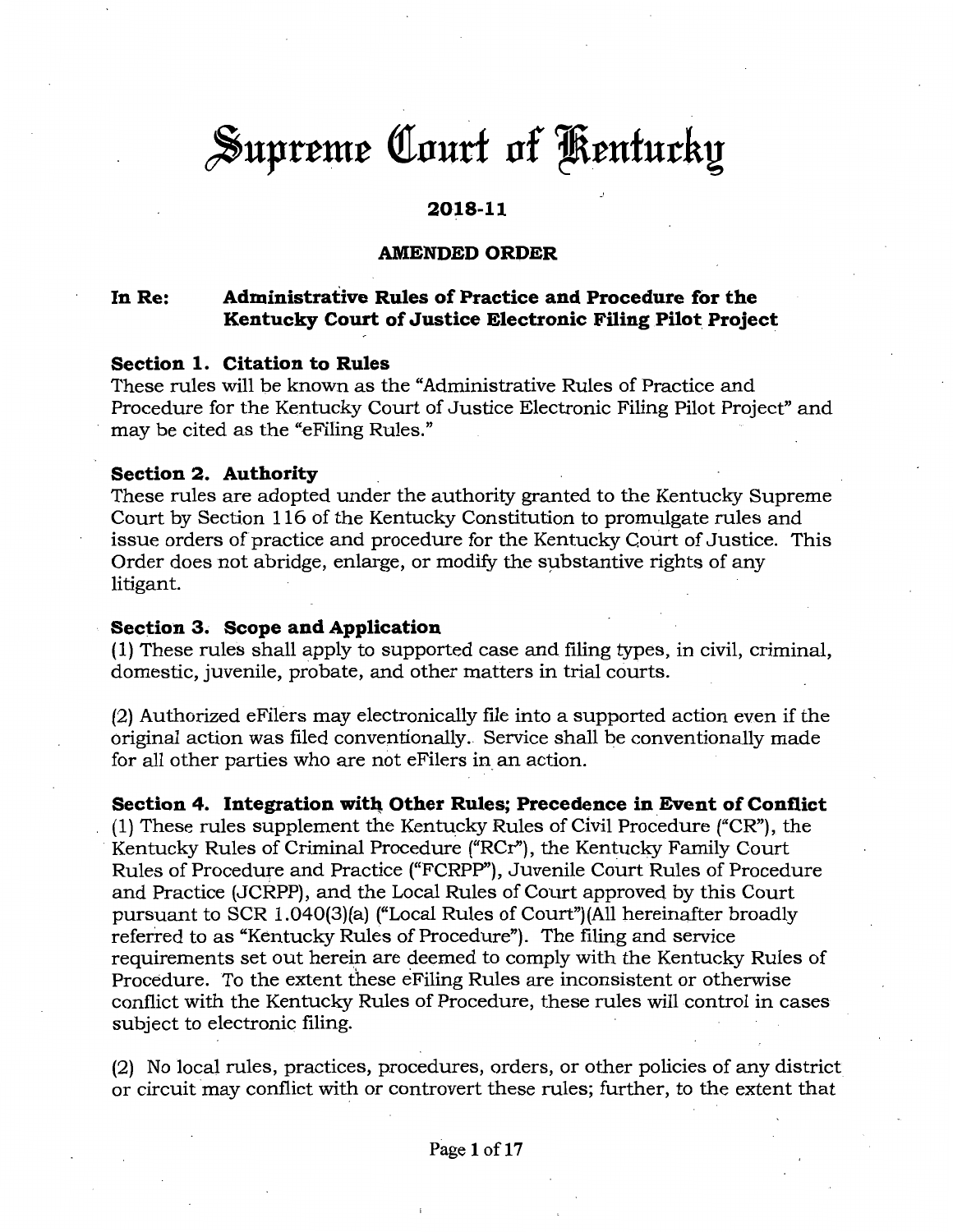any such local rules, practices, procedures, orders, or other policies are inconsistent or otherwise conflict with these rules, these rules shall prevail.

#### **Section 5. Definitions**

(1) "AOC" means the Administrative Office of the Courts.

(2) "Case entry" means an entry created within the court's case management system which records each document filed or entered in a case.

(3)' "Clerk" means the circuit court clerk.

(4) "Conventionally filed" means the filing of paper documents with the clerk, pursuant to the Kentucky Rules of Procedure, as is done in cases that are not eFiling cases.

(5) "Documents" means pleadings, motions, exhibits, declarations, affidavits, memoranda, papers, orders, notices, and any other filings to or by the court.

 $(6)$  "eFiler" means an individual who is authorized by Section  $6(1)$  of these rules to file documents electronically through the electronic filing system.

(7) "Electronic filing (eFiling)" means the electronic transmission to the court of a document using the court's electronic filing system, together with the transmission from the court of a notice of electronic filing containing an . electronic hyperlink to the filed document. Sending a document to the court. via email or facsimile does not constitute "electronic filing."

(8) "Electronic filing (eFiling) system" means the automated system approved by the Kentucky Supreme Court for the filing and service of documents via . electronic means.

(9) "Electronic identity" means the combination of the eFiler's login ID/user name, password, and profile.

 $(10)$  "Electronic service" means the electronic transmission of documents to a party via the court's eFiling system. Electronic service does not include service of process to gain jurisdiction over persons or property, or service of subpoenas. Registration with the eFiling system constitutes consent to electronic service of all documents as defined in these rules. Electronic service. of documents is sufficient to.provide service in accordance with the Kentucky Rules of Procedure; no other service is required.

(11) "Electronic signature" means the electronic symbol "/s/ typed name" attached to or logically associated with a document and executed or adopted by a person with the intent to sign the document. The term may also include an electronic image of original handwritten signatures.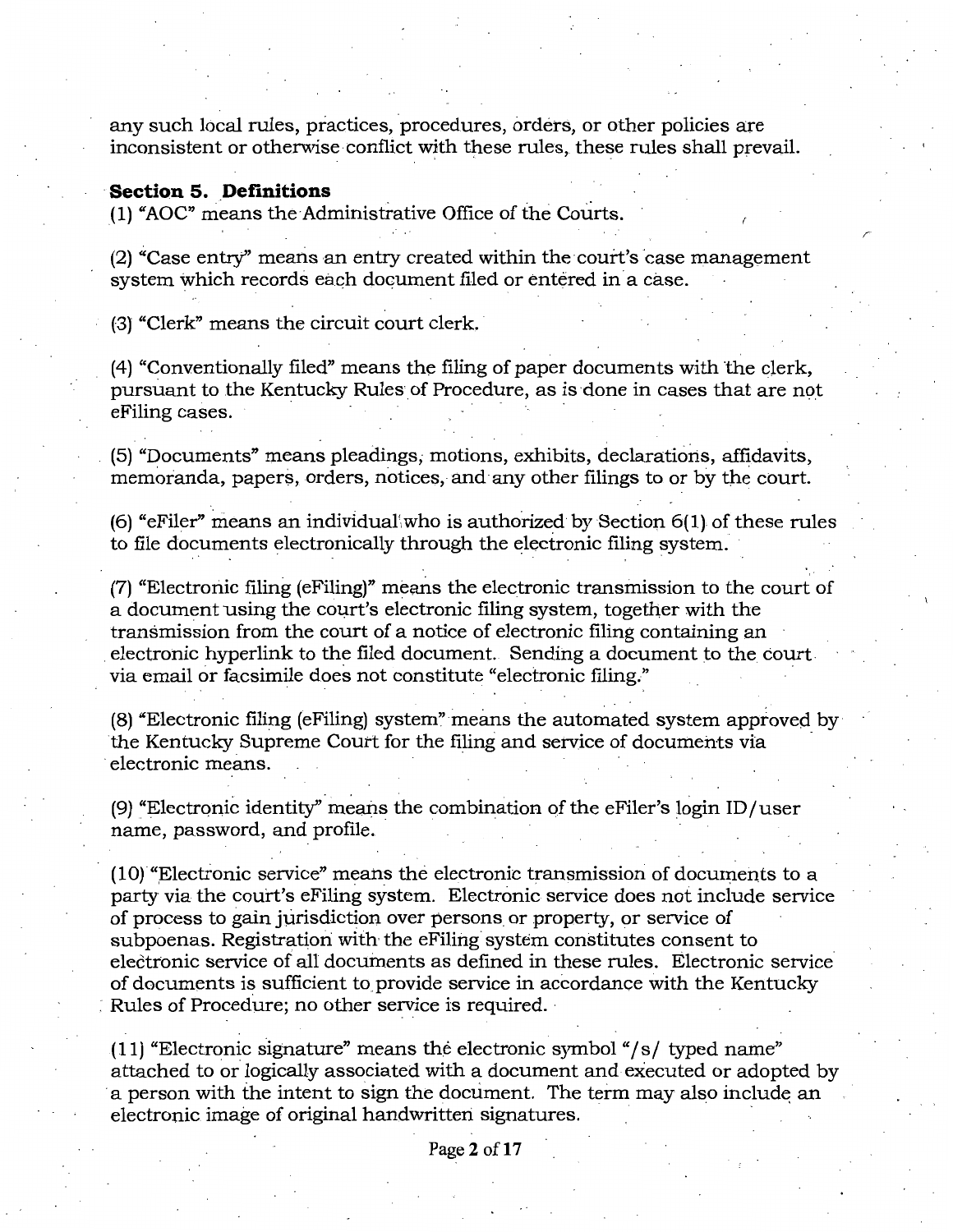(12) ."Envelope" means the package of electronically transmitted data and attachments which constitute an eFiling submission.

(13) "Hyperlink" means an electronic connection, which when selected, takes the reader to another place in the document or to a location outside the document.

 $(14)$  "Jurisdictional deadline" means a deadline set by statute or rule that the court may not extend or change.

 $(15)$  "Nonconforming document" means a document which does not conform to the formatting and technical requirements set out in Section 7.

'(16) ~'Notification of Court Processing (NCP)" means a notice automatically generated by the electronic filing system indicating that an eFiled document has been processed by the clerk. The NCP will indicate whether the filing has been accepted or rejected.

(17) "Notice of Electronic Filing (NEF)" means a notice automatically generated by the electronic filing system at the time a document is filed with the system, containing the date and time of filing and an electronic hyperlink to the document filed.·

 $(18)$  "PDF" means an electronic document filed in a portable document format which is readable by the free Adobe® Acrobat® Reader.

 $(19)$  "PDF/A" means an ISO-standardized version of the Portable Document Format (PDF) specialized for the digital preservation of electronic documents.

(20) "Protected information" means information required to be redacted pursuant to CR 7.03 and in accordance with Section 10 of these rules.

(21) "Scanned document" means an electronic image created by' scanning a paper document.

(22) "Self-represented party" means a party who represents himself or herself without the assistance of an attorney.

(23) "Technical failure" means failure of the court's hardware, software, and/ or telecommunications facility which results in the impossibility for an eFiler to submit a filing electronically. Technical failure can also include the malfunctioning of an eFiler's equipment.

(24) "Uniform Resource Locator (URL)" means letters and symbols that comprise the address of a website.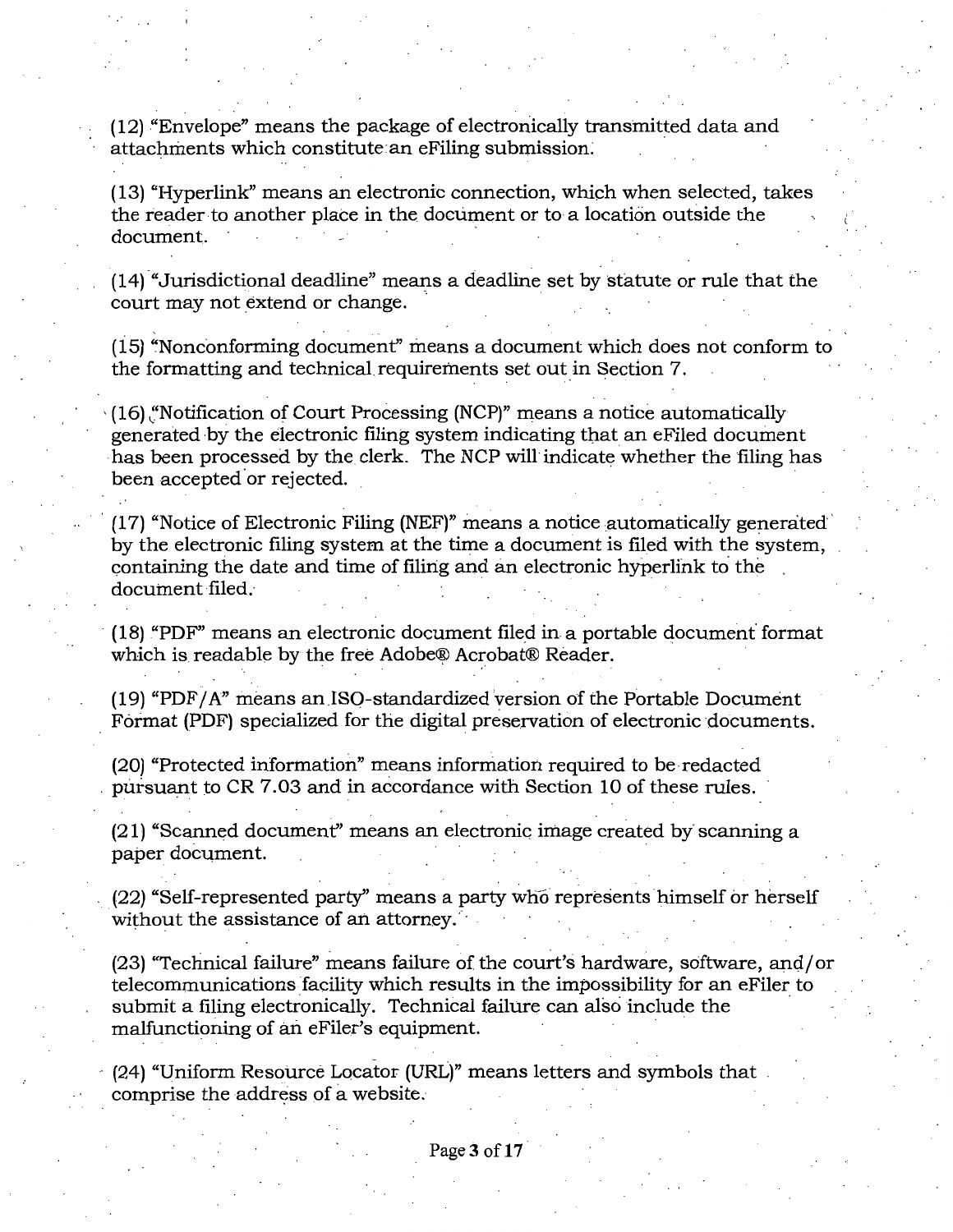# **Section 6. Registration and Responsibilities of eFilers**  ( 1) Authorized eFilers. Registration is limited to:

(a) Licensed attorneys in good standing with the Kentucky Bar Association who have completed eFiling certification;

(b) Judges and their staff;

(c) Court administrative staff, including technical support staff;

(d) Government employees and law enforcement with authorized access to eFile in cases relating to their functions; and

(e) Self-represented parties may be permitted to electronically file subject to authentication and training requirements imposed by the AOC. Nothing in this subsection shall be construed to convey a right to file electronically if authentication or training requirements are not available or have not been completed by a self-represented party.

(2) Registration.

(a) The eFiler's login ID /user name, password, and profile will constitute the eFiler's electronic identity and user account for purposes of this eFiling rule. eFilers must register online through the Kentucky Court of Justice's KYeCourts website. ·

(b) The eFiler will be subject to the terms of the eFiling system user agreement.

(c) A Commonwealth or County Attorney may elect to use an office account to receive notifications for all eFiled documents in criminal cases within their jurisdiction. Creation and use of an office account under this subsection constitutes consent to electronic service of all documents as defined in these rules.

(3) Responsibilities of eFilers.

(a) If an eFiler believes that the security of his or her electronic identity has been compromised or that a threat to the system exists, the eFiler must notify the AOC eFiling website administrator.

(b) It is the responsibility of the eFiler to have a valid and working email address that has not exceeded its size limitation in order to receive orders and other documents served electronically. It is not the responsibility of the court, the clerk, or the AOC to ascertain whether an eFiler is receiving notifications from the eFiling system via email.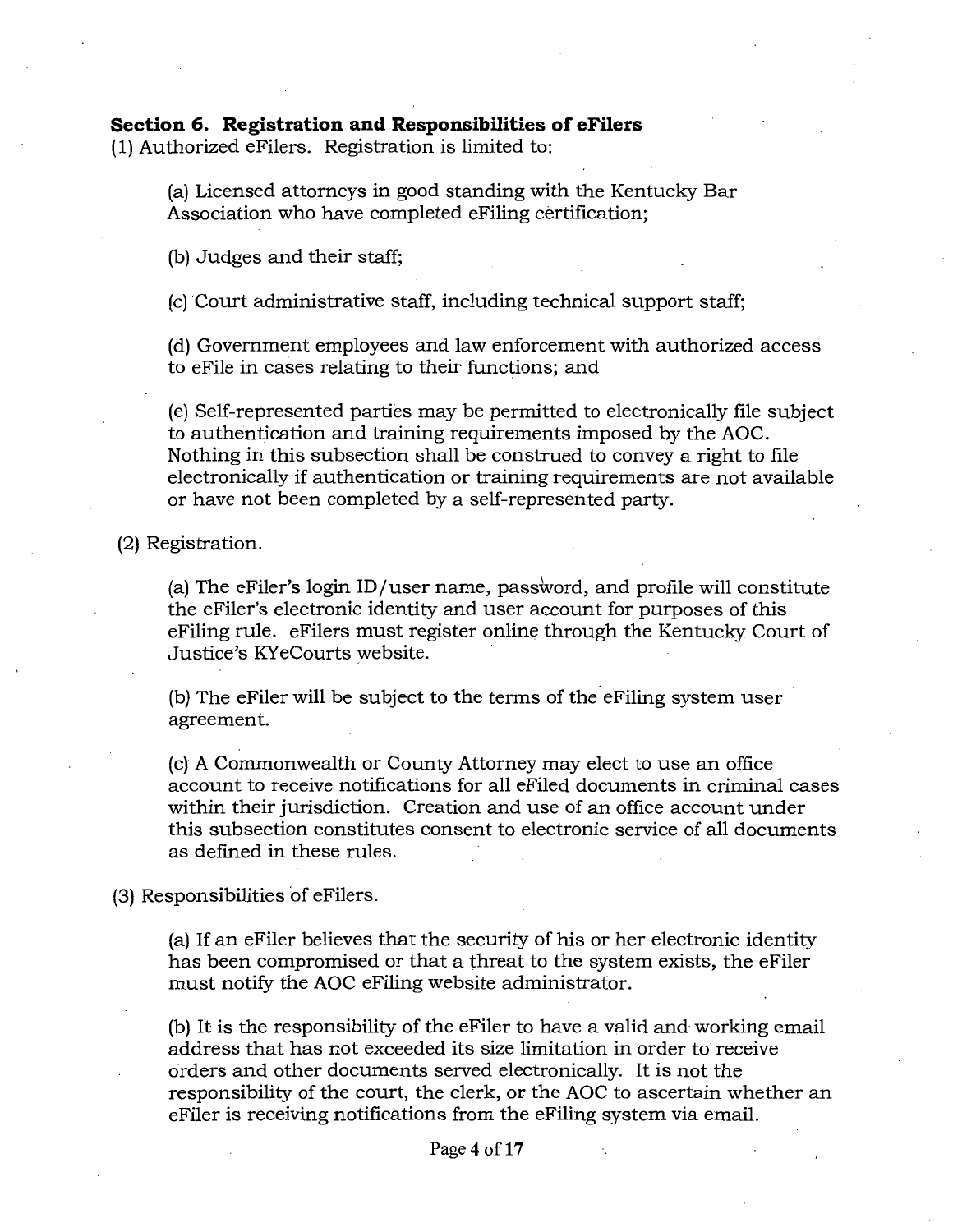(c) If an eFiler's email address, phone number, or other information provided in the eFiler's profile has changed, the eFiler must promptly make the necessary changes to his or her profile.

#### **Section 7. Format and Technical Requirements**

( 1) Conversion to PDF/ A or PDF format required. Electronically filed documents must meet the same requirements of format and page limits as paper documents conventionally filed pursuant to the Kentucky Rules of Procedure, including page and word limits.

(a) Documents must be converted to PDF/ A or PDF format before they are filed in the eFiling system.  $PDF/A$  is the preferred format for purposes of this pilot project.

(b) The eFiler must ensure that the filing is an accurate representation of the document and is complete and readable.

(2) Envelope ·size limitation. eFiling envelopes, including all attachments, must not exceed fifty (50) megabytes.

(3) Format. Documents filed electronically must comply with ,the following· format requirements:

(a)  $8 \frac{1}{2}$ " x  $11$ " size;

(b) At least 200 dot-per-inch (DPI) resolution;

 $(c)$  No unintelligible images  $(e.g., no all-black images);$ 

(d) Documents must not be secured, password-protected, or have other features limiting access;

(e) No document shall contain any external hyperlinks; however, URL  $c$ itations are permissible; $\ddot{\ }$ 

(f) Only readable word and viewable pictures or images, and valid, noncorrupted tables shall be included;

(g) Documents must not be corrupted (e.g., a corrupt file having-0- bytes of data); and

(h) Documents must comprise the complete image or file. The eFiler must ensure and verify that uploads to the eFiling system are properly completed.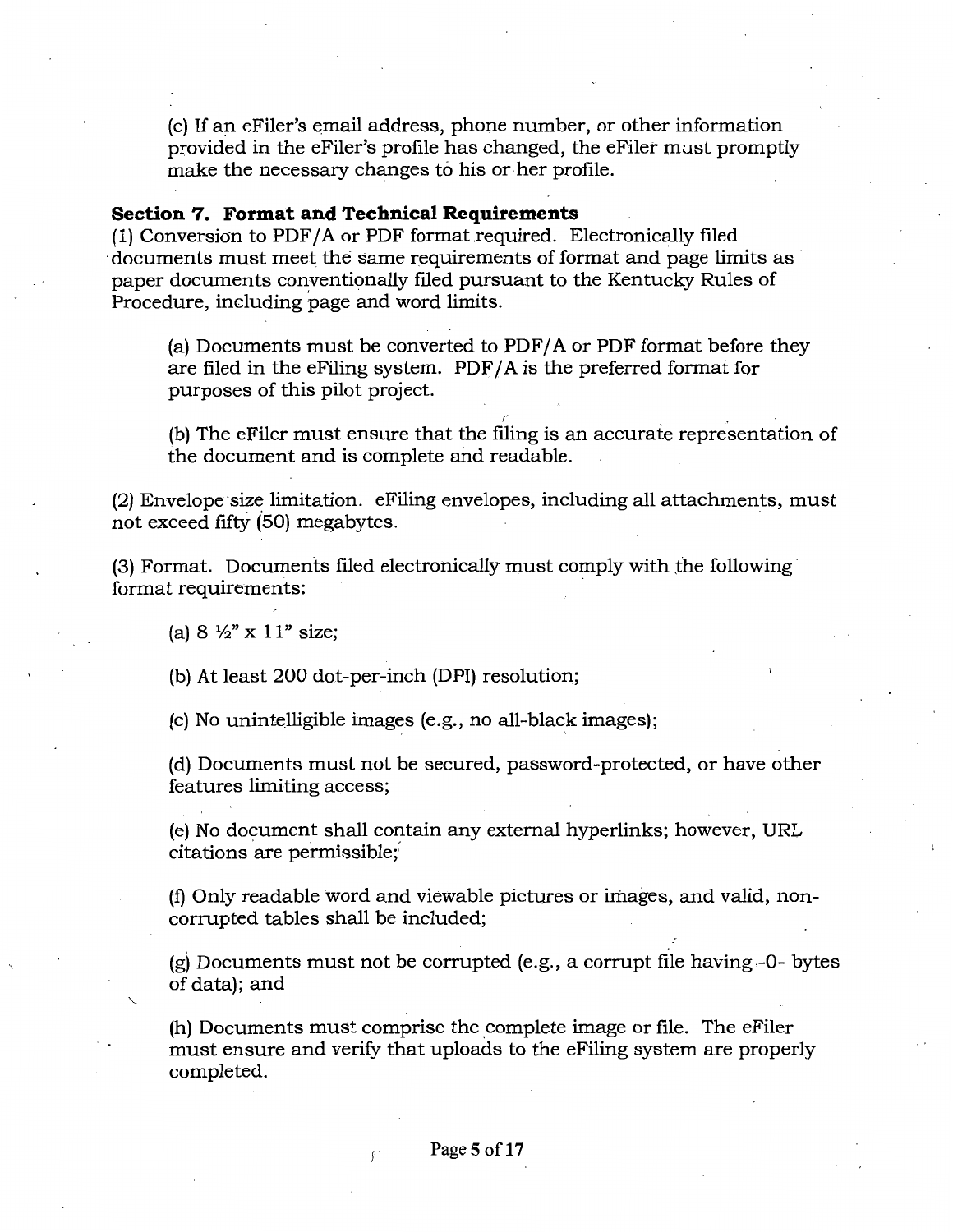(4) Nonconforming documents. Documents which do not conform to the above· requirements or which cannot be scanned and converted to a PDF or PDF/ $\overline{A}$ (i.e., video or audio recordings, large maps, etc.) must be filed conventionally, with electronic notice to all parties.

(5) Color documents. Exhibits or attachments containing color images may be eFiled, but must also be conventionally filed for the record.

(6) Hyperlinks. No electronically filed document may contain hyperlinks other than internal hyperlinks to the document itself.

#### **Section 8. Electronic Filing**

(1) In order to become an eFiler in a supported action, the eFiler must electronically file an Entry of Appearance or any other supported document in that case, or the eFiler niay use a supported feature for the purpose of opting into cases. Registering as an eFiler does not automatically opt an eFiler into the eFiler's other existing-cases. Registration is not complete until the Circuit Court Clerk transmits a Notification of Court Processing accepting the filing. Electronic service through the eFiling system will not be made on parties associated with the case who are not registered eFilers.

(2) Notice of Electronic Filing.

(a) Upon the filing of a document, a Notice of Electronic Filing (NEF}, with a hyperlink to the electronic document, will be automatically generated by the eFiling system, and sent via email to the email addresses of all parties who have registered in the case. The NEF will record the date and time of the filing of the document in the time zone of the receiving court.

(b) All notices of electronic filing and other system notifications will be viewable in the eFiling system under the "Notifications" screen.

(c) In addition to the caption requirements set out in CR 10.01, each document filed electronically will receive a stamp by the eFiling system indicating the document has been electronically filed.

(3) Filing. The electronic transmission of a document to the eFiling system in accordance with the procedures specified in these rules, together with the generation and transmission of a Notice of Electronic Filing from the court with a hyperlink to the electronically filed document, constitutes filing of the document for all purposes of the Kentucky Rules of Procedure.

(a) A document filed electronically is deemed filed on the date and time stated on the Notice of Electronic Filing from the court, regardless of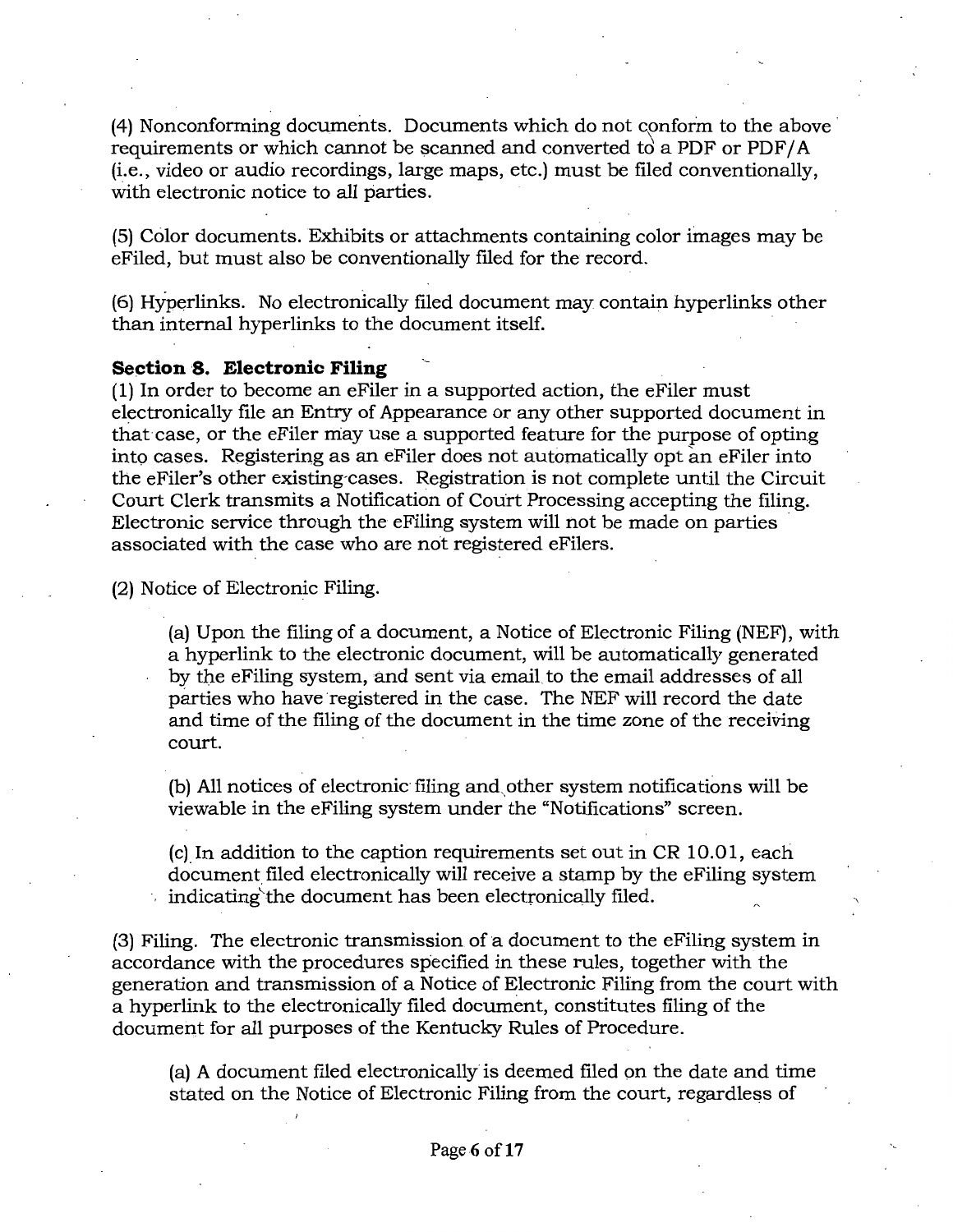when the eFiler actually transmitted the document or when the clerk actually processed the envelope.

(b) Filing a document electronically does not alter the filing deadline for that document. Filing must be completed BEFORE MIDNIGHT, in the time zone of the receiving court, in order to be timely filed. However, if time of day is of the essence, the presiding judge may order a document filed by a certain time.

(c) Emailing a document to the clerk's office or to the presiding judge does not constitute filing the document. A document will not be considered filed until the eFiling system generates a Notice of Electronic Filing with a hyperlink to the electronically filed document.

(d) While the eFiling system is designed to accept filings 24 hours a day, it may not always be available due to scheduled maintenance or **i** technical difficulties experienced by the eFiler or system. eFilers are encouraged to file documents in advance of filing deadlines and during normal business hours in the event assistance or support is needed from the AOC's eFiling help line.

(4) Case entries. The clerk receiving an electronic filing will create a case entry using the information provided by the eFiler to record the document filed. If errors in the filing or case entry are discovered by the clerk, the clerk may:

(a) make minor corrections to the case entry, with or without notifying the parties;

(b) return the envelope to the effiler indicating what further action, if any, is required to address the error. Filers notified of an error through a Notification of Court Processing shall make corrections within two (2) . business days of receiving the returned envelope from the clerk. Corrections shall be made in good faith and limited to the specified error(s) identified in the Notification of Court Processing. Timely correction shall preserve the original date and time found on the Notice of Electronic Filing. Failure to make corrections could result in a failure to comply with applicable deadlines. Local rules regarding motion hour deadlines are unaffected by this subsection; or

(c) disregard the error.

(5) Proposed or tendered documents.

(a) If the filing of an electronically submitted document requires leave of court, such as an amended complaint or a document to be filed out of time, the eFiler should attach the proposed document as an attachment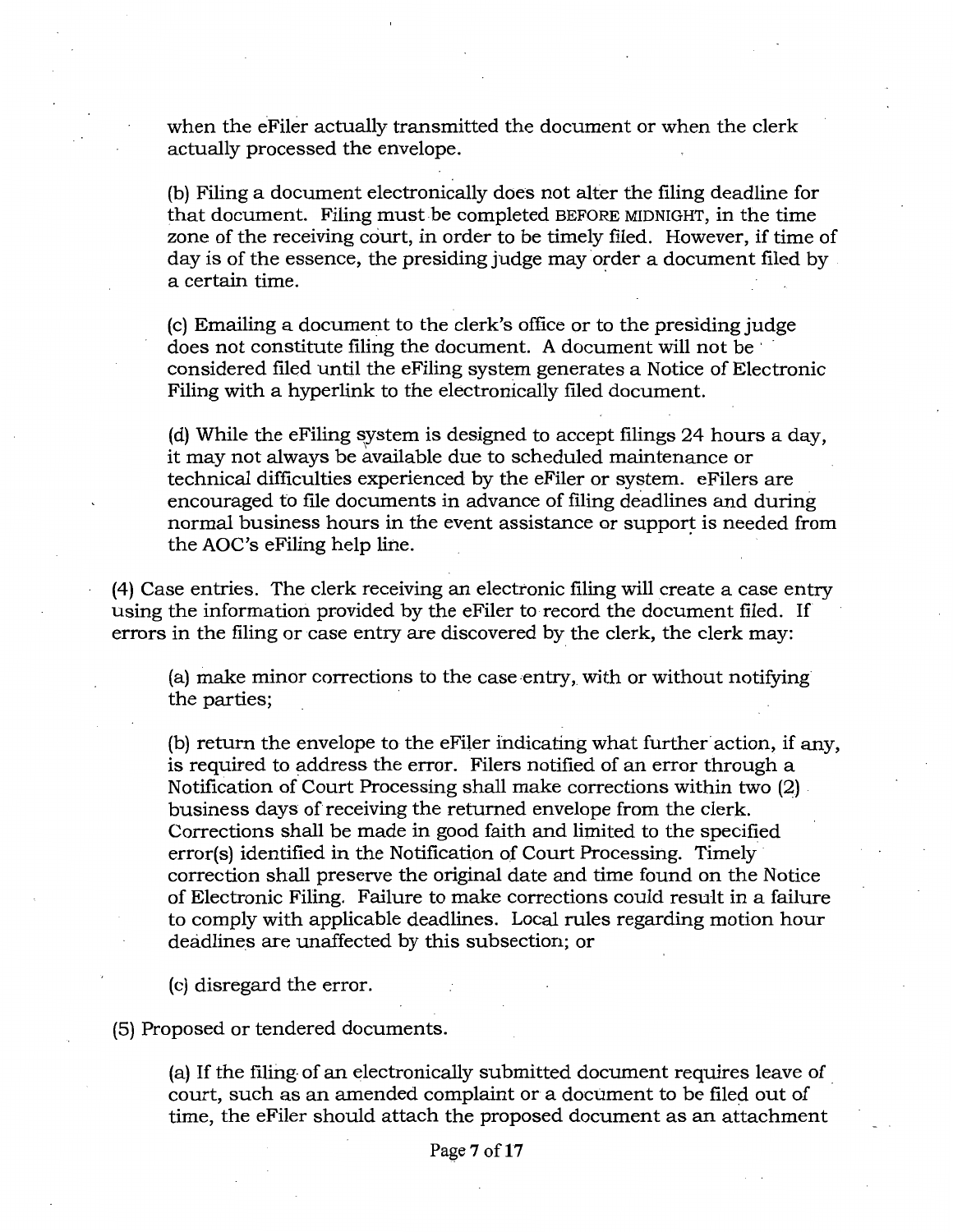to the motion requesting leave to file. If the court grants the motion and allows the proposed document, the eFiler must refile the proposed document to make it part of the record.

(b) If the eFiler is submitting a proposed order or other proposed or tendered documents such as, but not limited to, judgments, findings of fact and conclusions of law, or jury instructions, the order or other documents may be submitted in PDF or PDF/A format as well as an editable format in .doc format capable of being read by Microsoft Word, and should be identified as "proposed."

(6) Attachments and exhibits. Attachments and exhibits which do not conform to the requirements set out in Section 7 or which cannot be scanned and converted to a PDF or PDF/ $A$  (i.e., video or audio recordings, large maps, etc.) must be filed conventionally, with electronic notice to all parties. A party must serve conventionally filed materials on other parties as if not subject to these electronic filing procedures.

#### Section 9. Discovery and Sealed Documents

(1) Discovery requests and responses as identified in CR 5.06 and RCr 7.24 shall not be electronically filed unless ordered by the court, used at trial, necessary to a pretrial motion, propounded at the onset of an action pursuant to CRs 33.01(2), 34.01(2), and 36.01(2), or agreed to by stipufation.

(2) The eFihng system will not be used for the electronic exchange of discovery materials and other communications between the parties that are not intended to be filed with the court. Parties may exchange discovery materials electronically by mutual consent consistent with CR 5.02, but not via the court's eFiling system.

(3) The following documents must be conventionally filed: (i) any document in a sealed case; (ii) any document ordered sealed in an otherwise public record; (iii) a motion to seal and any document that is the subject of that motion, including any document requested to be reviewed *in camera;* (iv) depositions upon oral examination required by CR 30.06(1) to be delivered to the clerk by the officer taking the deposition; and (v) depositions upon written questions required by CR 31.02 to be filed by the officer taking the deposition.

#### **Section 10. Redaction Requirements**

(1) Compliance with CR 7.03.

(a) All eFllers must comply with the redaction requirements set out in CR 7.03, "Privacy protection for filings made with the court." These requirements apply to all documents, including attachments and exhibits. The clerk will not review filings for compliance with this rule. *The responsibility to redact filings rests with the eFiler.*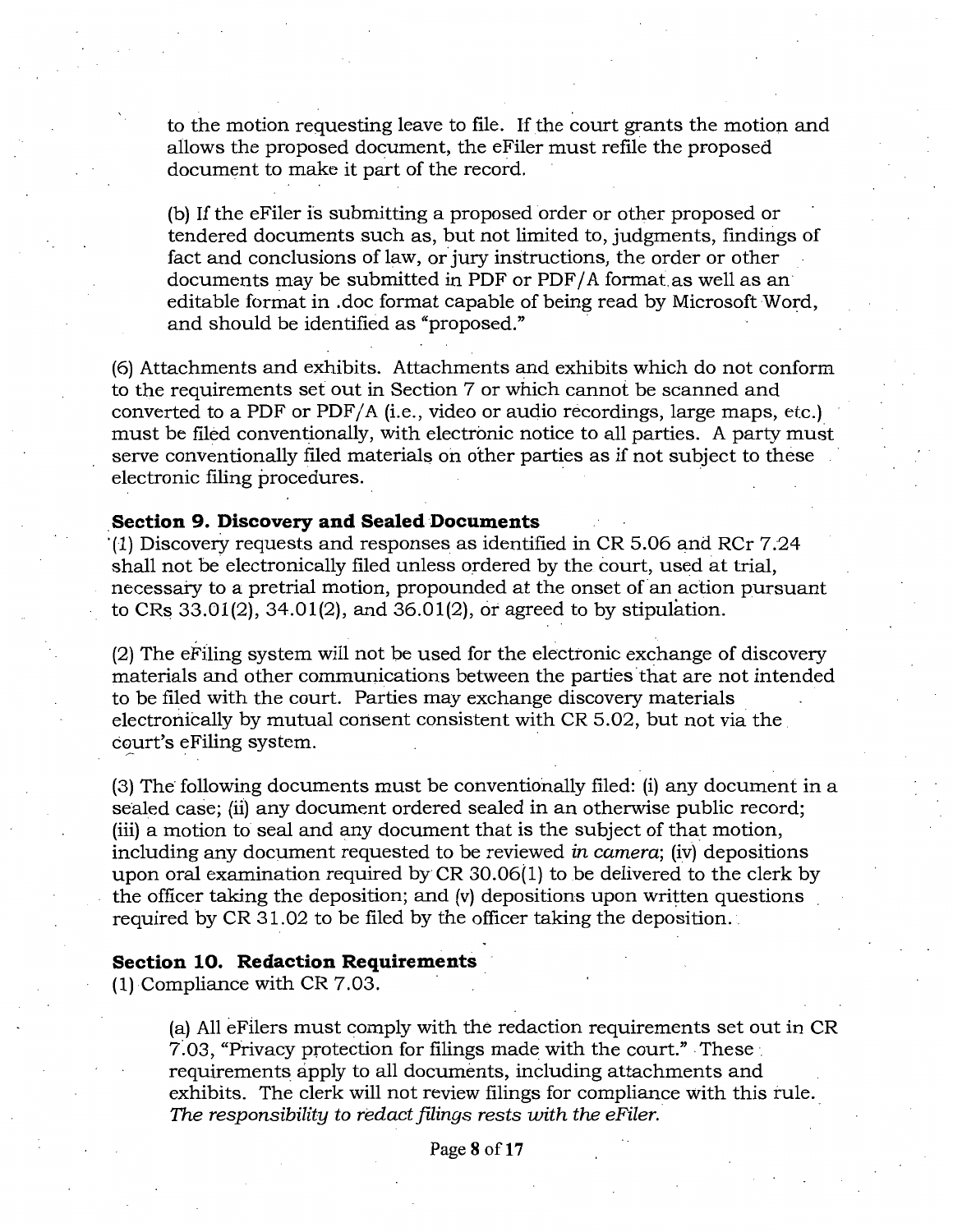(b) The provisions of CR 7 .03 apply to all eFiled documents "regardless of the case type.

 $(c)$  eFilers are cautioned, in accordance with CR 7.03(7), that failure to redact information deemed private by CR 7 .03 and/ or the inclusion of irrelevant personal information in a document, attachment, or exhibit filed electronically with the court may subject the eFiler to the disciplinary and remedial powers of the court, including sanctions pursuant to CR 11.

(2) Improperly included private or protected information.

(a) A party may move to redact improperly included private or protected information from an eFiled document and may request an immediate order from the court temporarily deleting the document from the system pending notice and opportunity to be heard by all parties.

(b) If, after hearing, the court finds that private or protected information was improperly included in an eFiled document, the court may order the clerk to permanently delete the document from the system and require the filing party to file a redacted copy of the document.

(c) If, after hearing, the court does not find that private or protected information was improperly included and the document has been temporarily deleted from the system under paragraph (a), the filing party is responsible for refiling the document electronically.

### **Section 11. Signatures**

(1) Generally. A document electronically filed using the eFiling system must. bear the electronic signature of the filing party's attorney or the filing party, if self-represented, as more fully described in paragraphs (a) and (b) below. The electronic signature of the filing party's attorney or the filing party, if selfrepresented, will be treated as a personal signature and will serve as a signature for purposes of CR 11, all other Kentucky Rules of Civil Procedure, the Kentucky Rules of Criminal Procedure, the Kentucky Family Court Rules of Procedure and Practice, the Juvenile Court Rules of Procedure and Practice, any applicable statutes, the Local Rules of Court, and any other purpose for which a signature is required in connection with proceedings before the court.

(a) An electronically filed document must include a signature block setting forth the name, mailing address, phone number, fax number, and email address of the filing party's attorney or the filing party, if selfrepresented.

(b) In.addition, the name of the filjng party's attorney or the filing party, if. self-represented, must be preceded by an *"/sf"* and typed in the space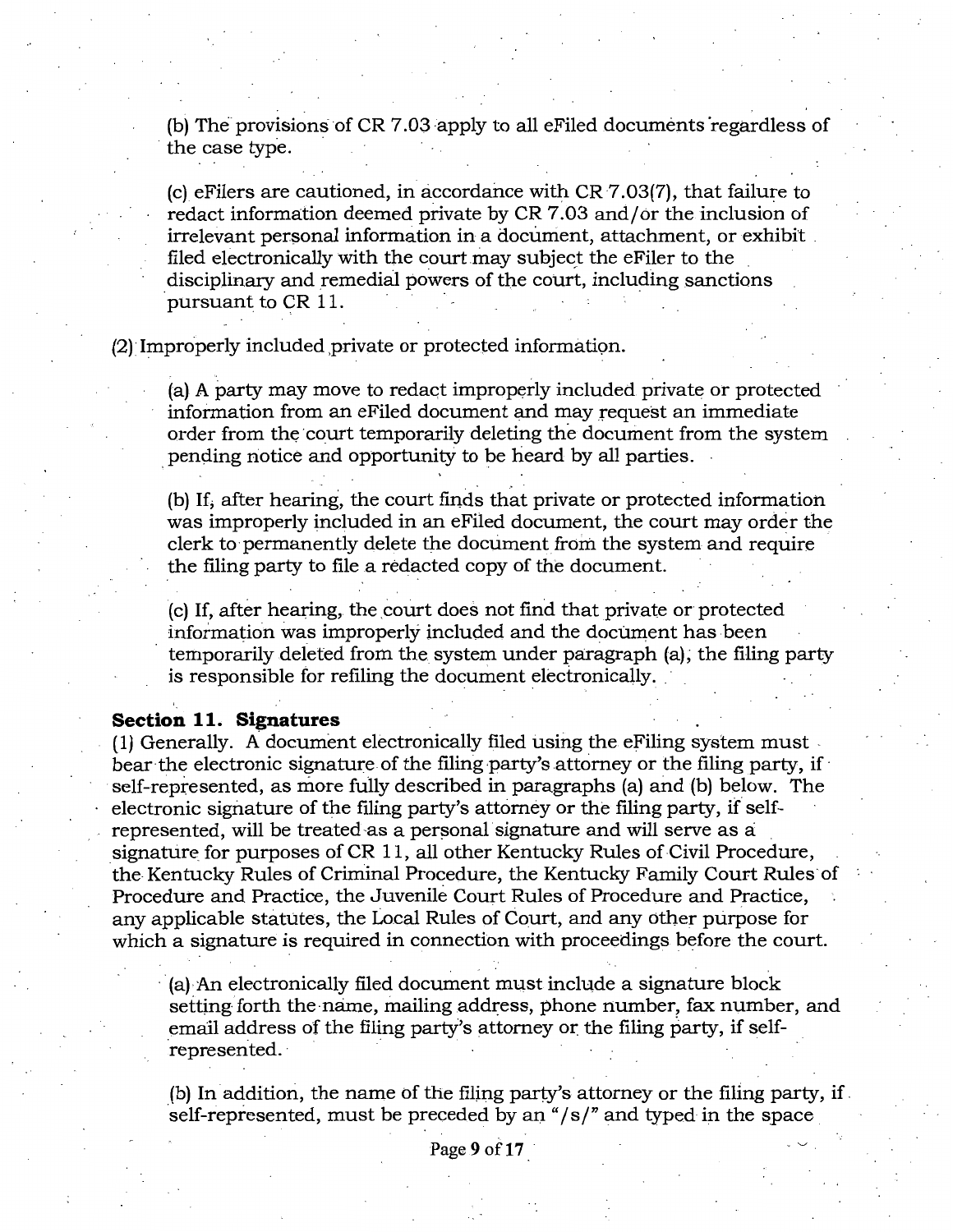where the signature would otherwise appear. An electronic image of a handwritten signature may be applied to a signature line. A handwritten signature is required for any conventionally filed document.

(c) Affidavits and exhibits to pleadings with original handwritten signatures must be scanned and filed in PDF or PDF/A format.

(d) An eFiler may not submit a document on another person's behalf without the intent to represent a party or participate in the case. Electronically filing a document without the intent to represent a party or participate in the case could result in CR 11 sanctions.

(2) Signatures of more than one party required. A document requiring signatures of more than one party must be filed either by:

(a) representing the consent of the other parties on the document by inserting in the location where each handwritten signature would otherwise appear the typed signature of each person, other than the filing party, preceded by an " $/s$ " and followed by the words "by permission"  $(e.g., ' / s/$  Jane Doe by permission"); or by

(b) electronically filing a scanned document containing all necessary . signatures.

(3) Signatures of judges and other court officials. If the signature of a judge or other court official (e.g., a court commissioner or clerk) is required on a document, an electronic signature may be used. The electronic signature shall be treated as the judge's or court official's personal signature for purposes of CR 11, all other Kentucky Rules of Civil Procedure, the Kentucky Rules of Criminal Procedure, the Kentucky Family Court Rules of Procedure and Practice, the Juvenile Court Rules of Procedure and Practice, any applicable statutes, the Local Rules of Court, and any other purpose for which the signature is required in connection with 'proceedings before the court.

(4) Documents required to be notarized, acknowledged, verified, or made under oath. The signature on any document required to be notarized, acknowledged, verified, or made under oath must be handwritten and scanned into the eFiling system. The court will maintain the scanned document as the official court record, and the filing party must retain the originally executed copy in accordance with Section 17, Retention Requirements. The court may require the filing party to produce the original paper document if validity of the signature is challenged.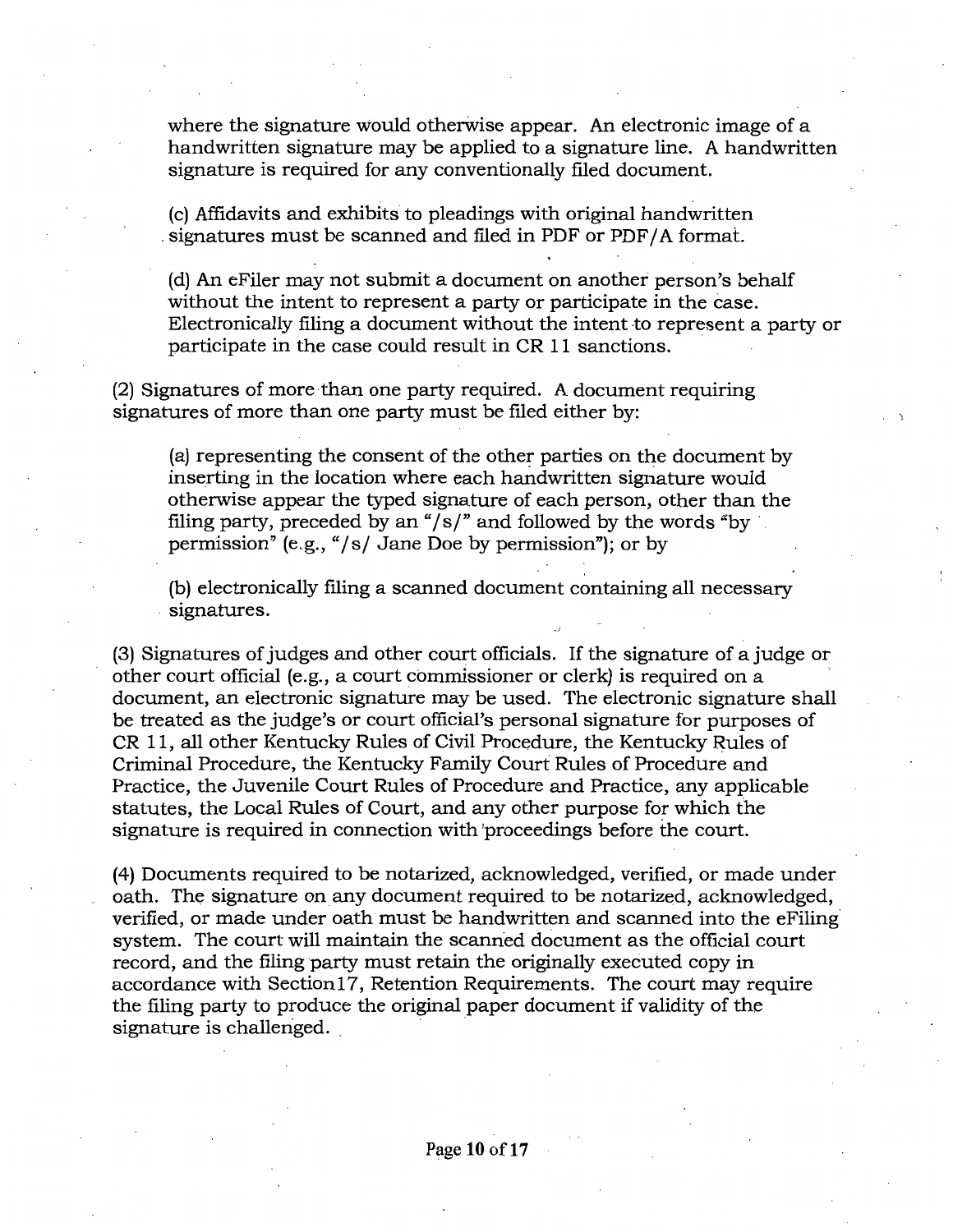(5) Challenging or disputing authenticity.

(a) A non-filing signatory or party who disputes the authenticity of an electronically filed document with a non-attorney signature, or the authenticity of the signature on that document; or the authenticity of an electronically filed document containing multiple signatures, or the authenticity of the signatures themselves, must file an objection to the document within fourteen (14) days of service of the document. An objection to the document shall place a burden on the non-moving party to prove authenticity. Failure to prove authenticity by the non-moving party will result in the filing being stricken from the record.

(b) If a party wishes to challenge the authenticity of an electronically filed document or signature after the fourteen (14) day period, the party shall file a motion to seek a ruling from the court and show cause for the delayed challenge. If the challenge to authenticity is allowed by the court, the non-moving party shall have the burden to prove authenticity. Failure to prove authenticity by the non~moving party will result in the filing being stricken from the record.

### **Section 12. Electronic Service of Documents**

(1) Notice of Electronic Filing. Upon the electronic filing of a document, the court's eFiling system will automatically generate and send a Notice of Electronic Filing (NEF) to all eFilers associated with that case, along with a hyperlink to the electronic document. Transmission of the NEF with a hyperlink to the electronic document constitutes service of the filed document under CR 5. No other service on those parties is required.

(2) Parties must serve a: paper copy of any eFiled document in the manner required by CR 5 on a party or other person entitled to service who is not a registered eFiler. It is the responsibility of the eFiler to review the list of parties who will receive electronic service as indicated by the eFiling system and determine which parties, if any, require conventional service.

(a) The Notice of Electronic Filing will only be sent to eFilers who have associated themselves with the case, and will continue to be sent to them until they have filed a proper withdrawal of appearance in a case and, if applicable, obtained an order allowing the withdrawal.

(b) The NEF will include the date and time of filing in the time zone of the receiving court, along with an electronic hyperlink to the document filed.

(c) If the eFiler received an NCP that indicates a document or filing was returned by the clerk, he or she may correct any deficiencies and refile the document.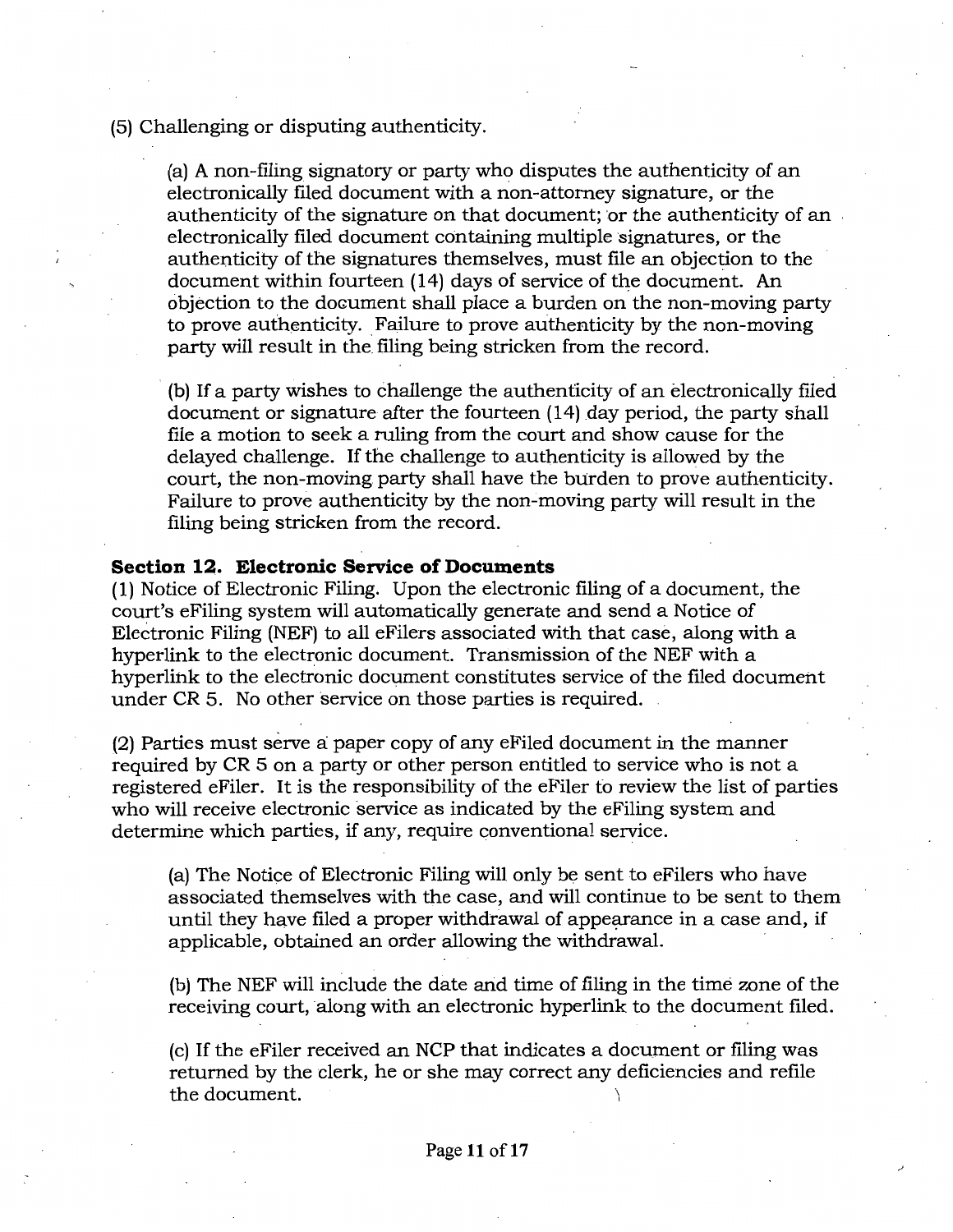(d) If the eFiler learns or has reason to know that the NEF was not transmitted successfully to a party, electronic service is not effective. The filer must serve the electronically filed document by traditional methods pursuant to CR 5 immediately upon discovering that the notice. was deficient or that transmission was otherwise unsuccessful.

(3) Service of process. Electronic 'service of process is not permitted for ·purposes of obtaining jurisdiction over persons or property, i.e., CR 4 service, with the exception of the service of summons on a cross, counter, or thirdparty complaint where the defendant to such complaint has already eFiled in the case and therefore consented to receive electronic service. All other service of process must be effected in the traditional manner. The plaintiff or petitioner need not present the summons to the clerk along with the initiating document; the clerk will generate the summons and issue it as set out below in .paragraphs (a) and (b). The summons shall bear the date and time indicated on the Notice of Electronic Filing, regardless of when the clerk processes the filing and issues a Notification of Court Processing.

(a) Summonses will be issued as follows:

(i) For service by certified mail under  $CR$  4.01(1)(a), the clerk will , issue the summons, and cause service of the summons and complaint to be made via certified mail;

(ii) For service by the sheriff under  $CR\ 4.01(1)$ (b), the clerk will issue the summons and cause the summons and complaint to be transferred to the sheriff for service;

(iii) For service by a process server or other authorized person under CR 4.0l(l)(b), other than the sheriff, the summons will be issued by the clerk and electronically returned to the initiating party for service; or

(iv) At the request of the initiating party, in accordance with CR 4.0l(l)(c), the clerk will issue the summons and electronically return it to the initiating party for service.

(v) For service by warning order attorney under CRs 4.05, 4.06, and 4.07, the party requesting the warning order attorney shall upload a copy of the affidavit as provided by CR 4.06. Such affidavits shall be filed as stand-alone documents and not included within the body of an initiating document or pleading. The clerk shall appoint a practicing attorney of the court to serve as warning order attorney for the defendant pursuant to CR 4.07. The eFiling system may assess a non-refundable deposit for the warning order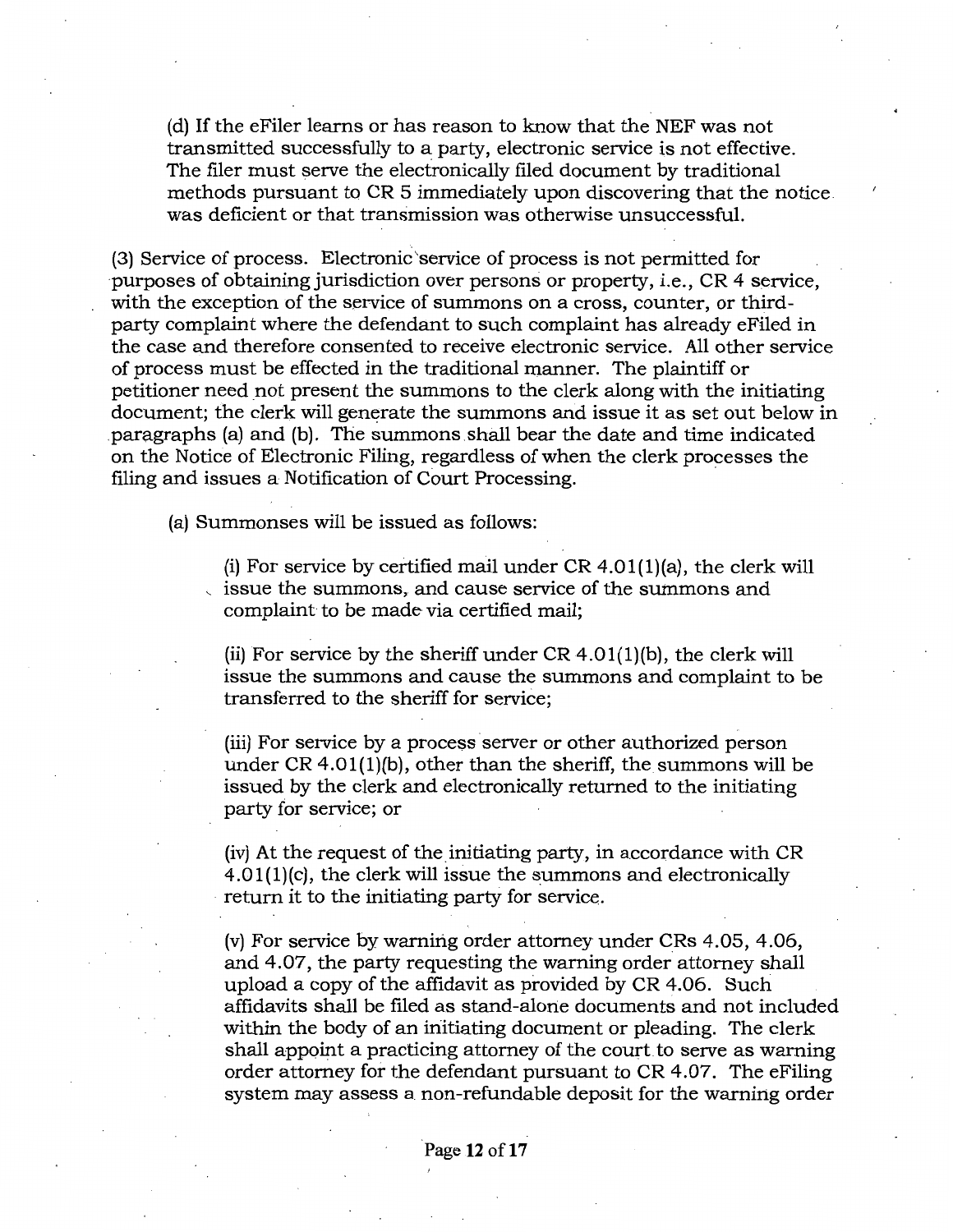attorney, which may or may not constitute the entirety of his or her legal fees under CR 4.07(6).

(vi) For service of process through the Secretary of State in accordance with KRS 454.210, the clerk will issue the summons, and cause two copies of the summons and two attested copies of the initiating party's complaint to be transferred to the Secretary of State.

(b) The return of service must be imaged in a PDF or PDF/ A format and electronically filed by the party at whose request the summons was issued and served if proof of service is returned to that party.

(4) Service of subpoenas. Subpoenas issued pursuant to CR 45 must be served as provided in CR 45.03(1) and not by use of the eFiling system. Notices required to be served on each party pursuant to CR 45.03(3) may be served electronically by mutual consent consistent with CR 5.02, but not via the court's eFiling system. Proof of service pursuant to CR 45.03(1) and RCr 7.02 may be filed via the court's eFiling system.

(5) Certificate of Service. A certificate of service must be included with all documents filed electronically. A certificate of service must show parties who received conventional service and parties who received electronic service.

(6) Additional time after electronic service. Service by electronic means under this rule is treated the same as service by mail under CR 6.05 for the purpose of adding three (3) days to the prescribed period.

# , **Section 13. Entry of Orders and Notice of Entry**

(1) Entry of orders. All orders, decrees, judgments, and any other documents entered or issued by the court may be filed in accordance with these rules.

(a) Such filing will constitute entry by the clerk pursuant to CR 58 and CR 79.

(b) An order containing the electronic signature of a judge will have the same force and effect as if the judge had affixed a signature to a paper copy of the order and the order had been entered in a conventional manner.

(2) Notice of entry.

(a) Immediately upon the entry of an order or judgment in an action, the clerk will transmit to eFilers in the case, in electronic form, a Notice of Electronic Filing (NEF), styled as a Notice of Entry, with a hyperlink to the electronic document. Electronic transmission of the NEF, along with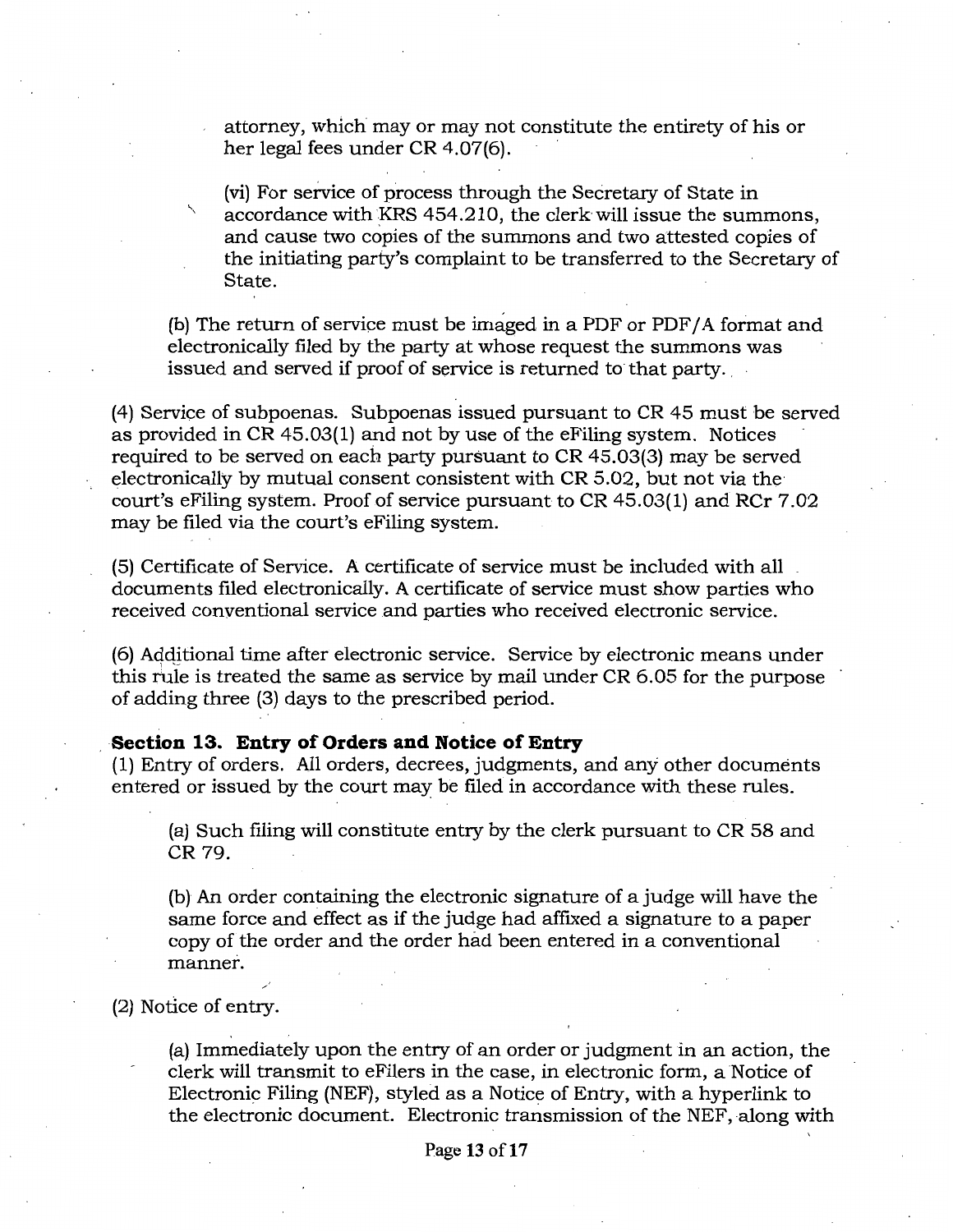a hyperlink to the electronic document, constitutes service of the notice in accordance with CR 77.04.

(b) The clerk must serve notice in paper form to an attorney or party who is not a registered eFiler to the extent notice is required.

#### **Section 14. Court Record**

(1) The clerk will print documents which have been electronically filed and maintain a paper file in each case. The paper file will constitute the official court record.

 $(2)$  Conventionally filed or court generated documents may be scanned by the clerk. The original documents will be maintained in the paper file.

(3) When the law requires the filing of an original document, such as a will, voucher, bond~ oath, mortgage document, birth certificate, foreign judgment, or other certified or verified document, the eFiler must scan the original document· and file the scanned document in the eFiling system. The filer must either (i) retain the original document in accordance with Section 17, Retention Requirements; (ii) file the original with the appropriate agency or officer as may be required by law; or (iii) submit conventionally to the court when necessary for actions involving original documents.

(4) Electronic receipts may be generated for financial transactions. In the event a receipt is generated, the court's file copy shall be retained in electronic format.

(5) Notwithstanding subsection (1) of this Section, the Kentucky. Supreme . Court may designate pilot counties where the electronic court.record may be designated as the official court record.

#### **Section 15. Access to Electronic Record**

(1), Authorized users may view eFiled documents, scanned images, and electronic case entries through the CourtNet 2.0 application.

 $(2)$  Authorized users of CourtNet 2.0 may be assessed a subscription fee and additional costs for accessing electronic images; however, registered eFilers are permitted to electronically file and access images in an action at no cost.

(3) Certain categories of documents containing sensitive information may be. designated as protected images and may only be viewable to parties associated with the case in CourtNet 2.0.

(4) .Access to confidential cases in CourtNet 2.0 is available to persons entitled by statute, except that non-government parties may be required to eFile into a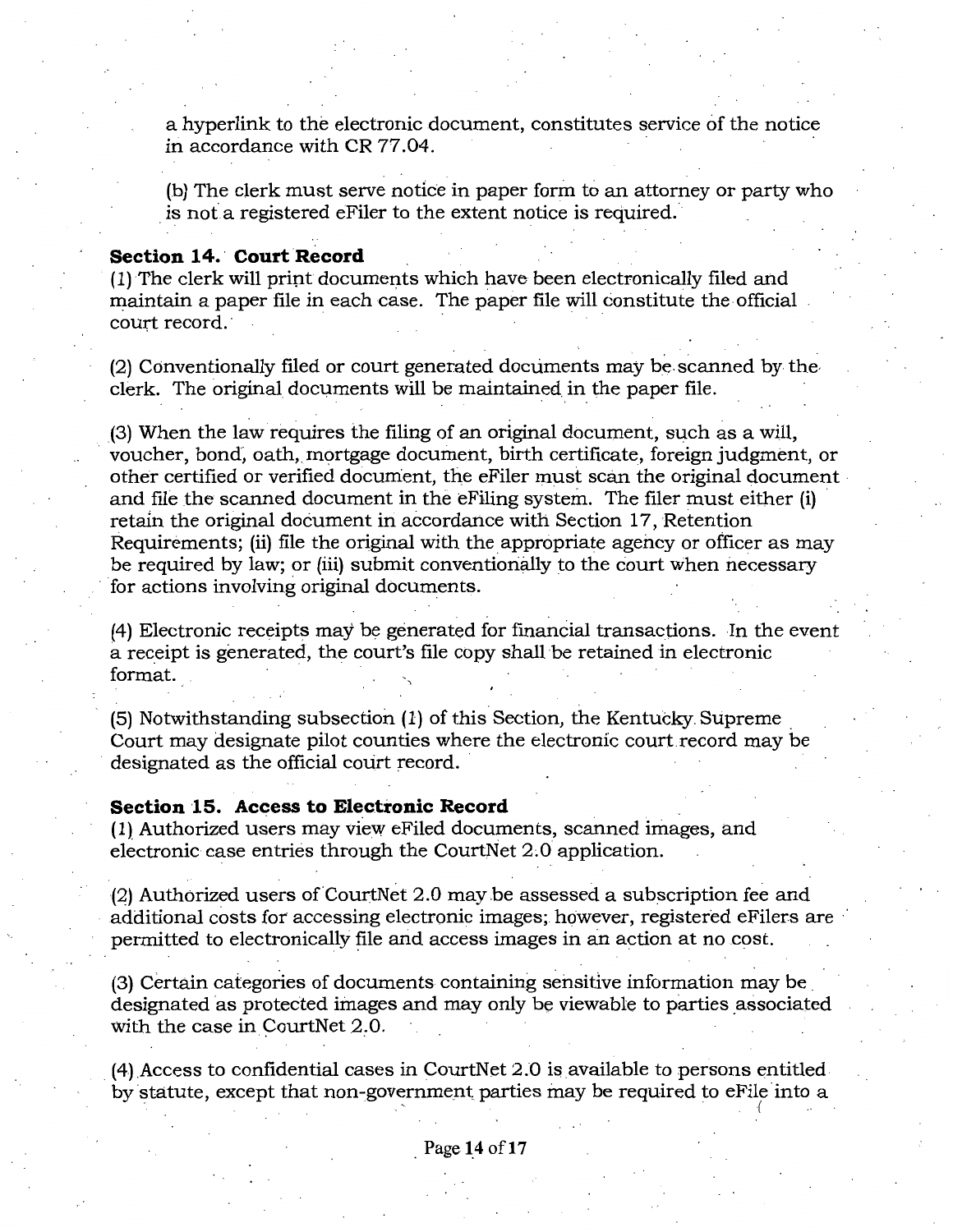confidential case in order to access the entire record. Sealed cases are not eligible for eFiling and are not viewable in CourtNet 2.0.

#### **Section 16. Fees, Costs, and Payment Methods**

(1) Fees, including but not limited to filing fees, bond fees, and judicial sale fees are due and payable at the time of electronic filing unless the fee is waived by order of the court, the fee is not due or payable, the filer submits an affidavit to proceed in forma pauperis,. or the court makes alternative arrangements with the filer. Payments of filing fees and other court costs must be made by credit card or electronic check through the KCOJ payment systems vendor.

(2) Other costs.

(a) Service of process. In actions where certified mail, sheriff service, arid Secretary of State service is requested, printing cost shall be  $$0.10$  per page.

(b) Transaction fees for electronic payments may be assessed by the KCOJ payment systems vendor.

(3) All fees and costs listed in this section shall be taxed as costs in the action pursuant to  $CR$  54.04 and shall be recoverable by the prevailing party.

(4) The AOC's centralized printing and mailing facility may be designated to print and distribute documents.

(5) Electronic payments received through the eFiling system, including payments made pursuant to CR 73.02, are deemed to have been made at the time the filing was submitted.

#### **·Section 17. Retention Requirements**

 $(1)$  Original documents and documents containing original signatures. An original document such as a will, voucher, bond, oath, mortgage document, birth certificate, foreign judgment, or other certified or verified document which has been scanned and filed in the eFiling system pursuant to Section  $14(3)$ , and any document requiring or otherwise containing an original signature which has been scanned and filed in the eFiling system must be maintained in paper form by counsel and/ or the firm representing the party on whose behalf the document was filed until after all periods for appeals expires. Original documents are not required to be retained if the signature is that of an attorney or named party in the case who may personally verify and give proof as to the authenticity of the signatures. Upon the request of the court or other party, counsel must provide the original document for review or inspection.

(2) Discovery documents. Pursuant to CR 5.06, the party responsible for service of a discovery document not filed of record, including interrogatories,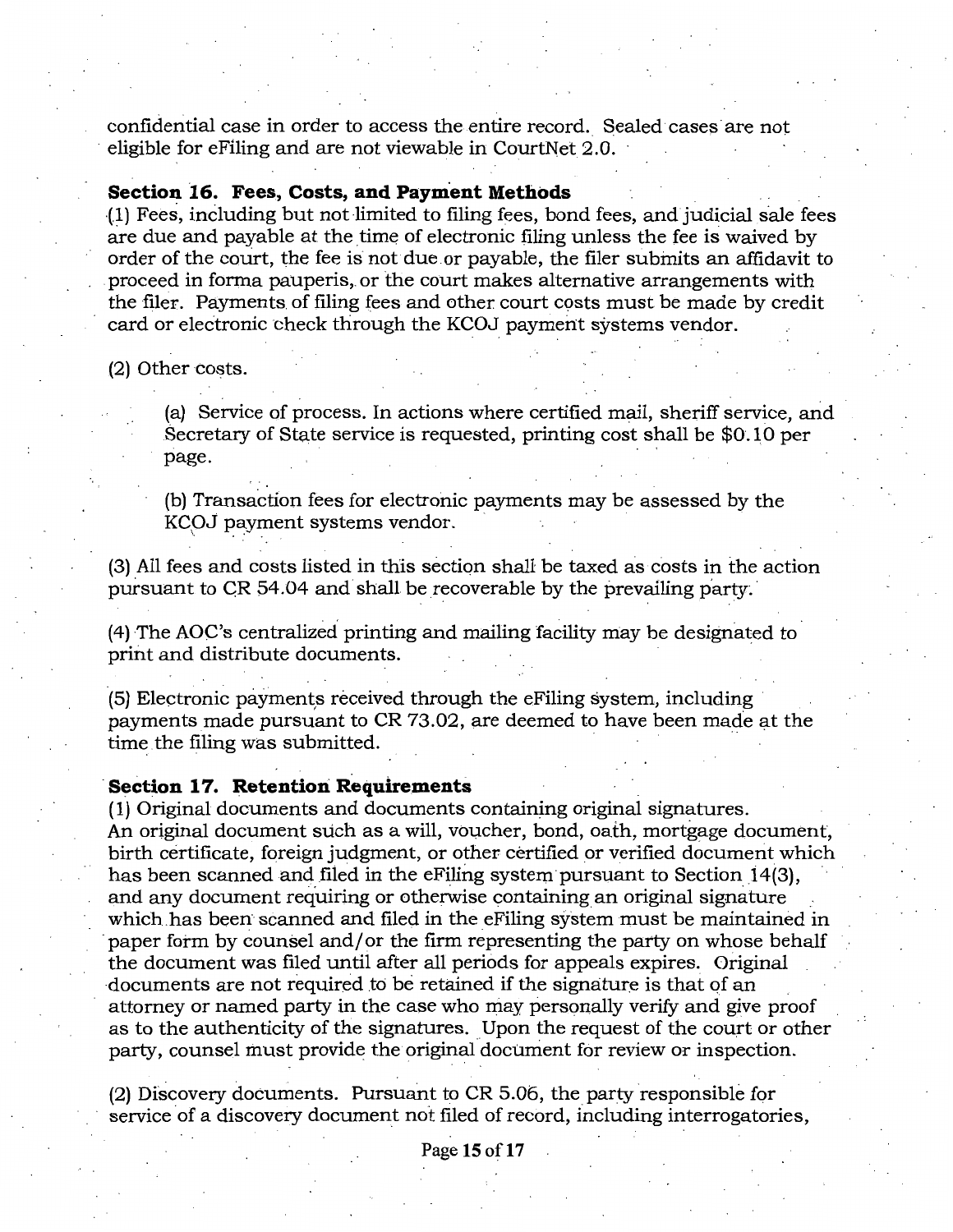requests, and answers and responses thereto, notices, and subpoenas will be the custodian and must retain the original document. The custodian must provide access to all parties of record during the pendency of the action.

# **Section 18. Technical Difficulties; System Unavailability**

(1) Jurisdictional deadlines. Some deadlines are jurisdictional and cannot be extended. A technical failure, including a failure of the eFiling system, will not excuse a failure to comply with a jurisdictional deadline. The eFiler must ensure that a document is timely filed to comply with jurisdictional deadlines and, where necessary to comply with such deadlines, the eFiler must file the document conventionally accompanied by a certification of the necessity to do. so in order to meet a jurisdictional deadline.

(2) Technical failures.

(a) If an eFiler experiences a technical failure as defined herein, the eFiler may file the document conventionally, provided that the document is accompanied by a certification signed by the eFiler, that the eFiler has attempted to file the document electronically at least twice, with those unsuccessful attempts occurring at least one (1) hour apart. The clerk may require the document to be accompanied by a disk or CD-Rom which contains the document in PDF or PDF/A format.

· (b) The initial point of contact for an eFiler experiencing technical difficulty filing a document electronically will be the AOC's eFiling help line at the number(s) listed on the Court of Justice's website. The help . line will be available during the AOC's regular business hours, 8:00 a.m. until 5:30 p.m., eastern time, Monday through Friday (excluding holidays).

(c) An eFiler who suffers prejudice as a result of a technical failure as defined herein or an eFiler who cannot file a time-sensitive document . electronically due to unforeseen technical difficulties, other than a document filed under a jurisdictional deadline, may seek relief from the court. Parties may also enter into an agreed order deeming a document, other than one filed under a jurisdictional deadline, timely filed.

(3) Anticipated system maintenance and downtime. When the eFiling system will not be available due to scheduled maintenance, eFilers will be notified and a notice will be posted on the court's website of the date, time, and anticipated length of the unavailability.

(4) Unanticipated downtime. When the eFiling system is unexpectedly unable to accept filings continuously or intermittently for more than one hour, eFilers will be notified of the problem by email or by the posting of a notice of the problem on the court's website.